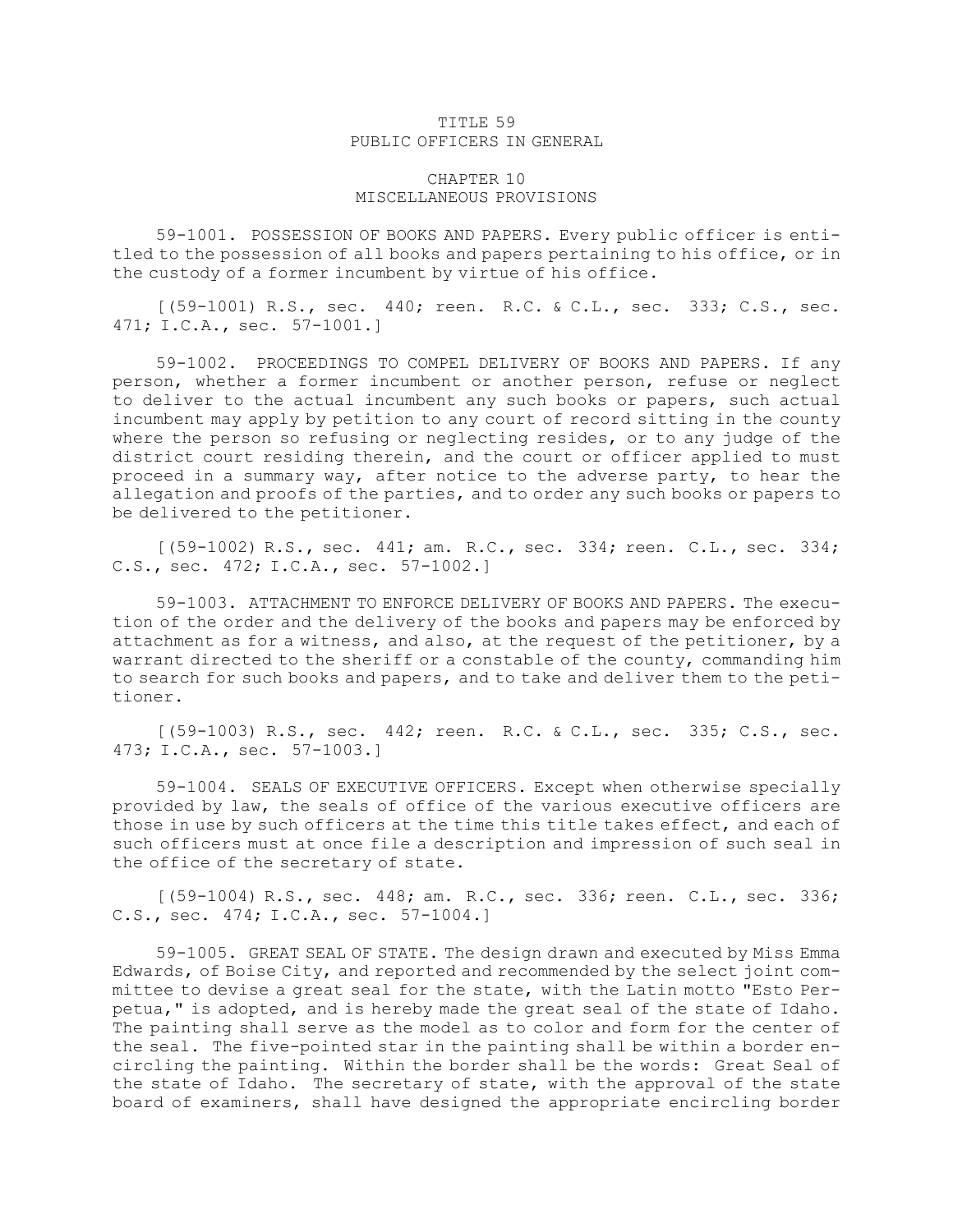and wording as herein set forth and shall have the same superimposed on <sup>a</sup> fully colored reproduction of the painting. This, when completed, shall be designated as the "Official Copy" of the great seal of the state of Idaho and shall be maintained in the office of the secretary of state.

[(59-1005) 1890-1891, p. 215, sec. 1; reen. 1899, p. 147, sec. 1; am. R.C., sec. 337; reen. C.L., sec. 475; I.C.A., sec. 57-1005; am. 1957, ch. 238, sec. 1, p. 568.]

59-1005A. AUTHORSHIP AND DESCRIPTION OF GREAT SEAL OF STATE. The inscription of authorship of the great seal of state shall appear as follows: 1891 EMMA EDWARDS GREEN - PAUL B. EVANS rev. 1957. The new inscription shall be located in the same place and manner as the previous inscription, using more space as is necessary. In gratitude for and as <sup>a</sup> tribute to Emma Edwards Green for her design of the Idaho state seal is her description of the seal in her own words:

"Before designing the seal, <sup>I</sup> was careful to make <sup>a</sup> thorough study of the resources and future possibilities of the state. <sup>I</sup> invited the advice and counsel of every member of the legislature and other citizens qualified to help in creating <sup>a</sup> seal of state that really represented Idaho at that time. Idaho had been admitted into the Union on July 3rd, 1890, and on March 14, 1891, adopted my design for the great seal of the state of Idaho.

The question of woman suffrage was being agitated somewhat, and as leading men and politicians agreed that Idaho would eventually give women the right to vote, and as mining was the chief industry, and the mining man the largest financial factor at that time, <sup>I</sup> made the figure of the man the most prominent in the design, while that of the woman, signifying justice, as noted by the scales; liberty, as noted by the liberty cap on the end of the spear, and equality with man as denoted by her positions at his side, also signifies freedom. The pick and shovel held by the miner, and the ledge of rock beside which he stands, as well as the pieces of ore scattered about his feet, all indicate the chief occupation of the state. The stamp mill in the distance, which you can see by using <sup>a</sup> magnifying glass, is also typical of the mining interest of Idaho. The shield between the man and woman is emblematic of the protection they unite in giving the state. The large fir or pine tree in the foreground in the shield refers to Idaho's immense timber interests. The husbandman plowing on the left side of the shield, together with the sheaf of grain beneath the shield, are emblematic of Idaho's agricultural resources, while the cornucopias, or horns of plenty, refer to the horticultural. Idaho has <sup>a</sup> game law, which protects the elk and moose. The elk's head, therefore, rises above the shield. The state flower, the wild Syringa or Mock Orange, grows at the woman's feet, while the ripened wheat grows as high as her shoulder. The star signifies <sup>a</sup> new light in the galaxy of states. ... The river depicted in the shield is our mighty Snake or Shoshone River, <sup>a</sup> stream of great majesty.

In regard to the coloring of the emblems used in the making of the great seal of the state of Idaho, my principal desire was to use such colors as would typify pure Americanism and the history of the state. As Idaho was <sup>a</sup> virgin state, <sup>I</sup> robed my goddess in white and made the liberty cap on the end of the spear the same color. In rep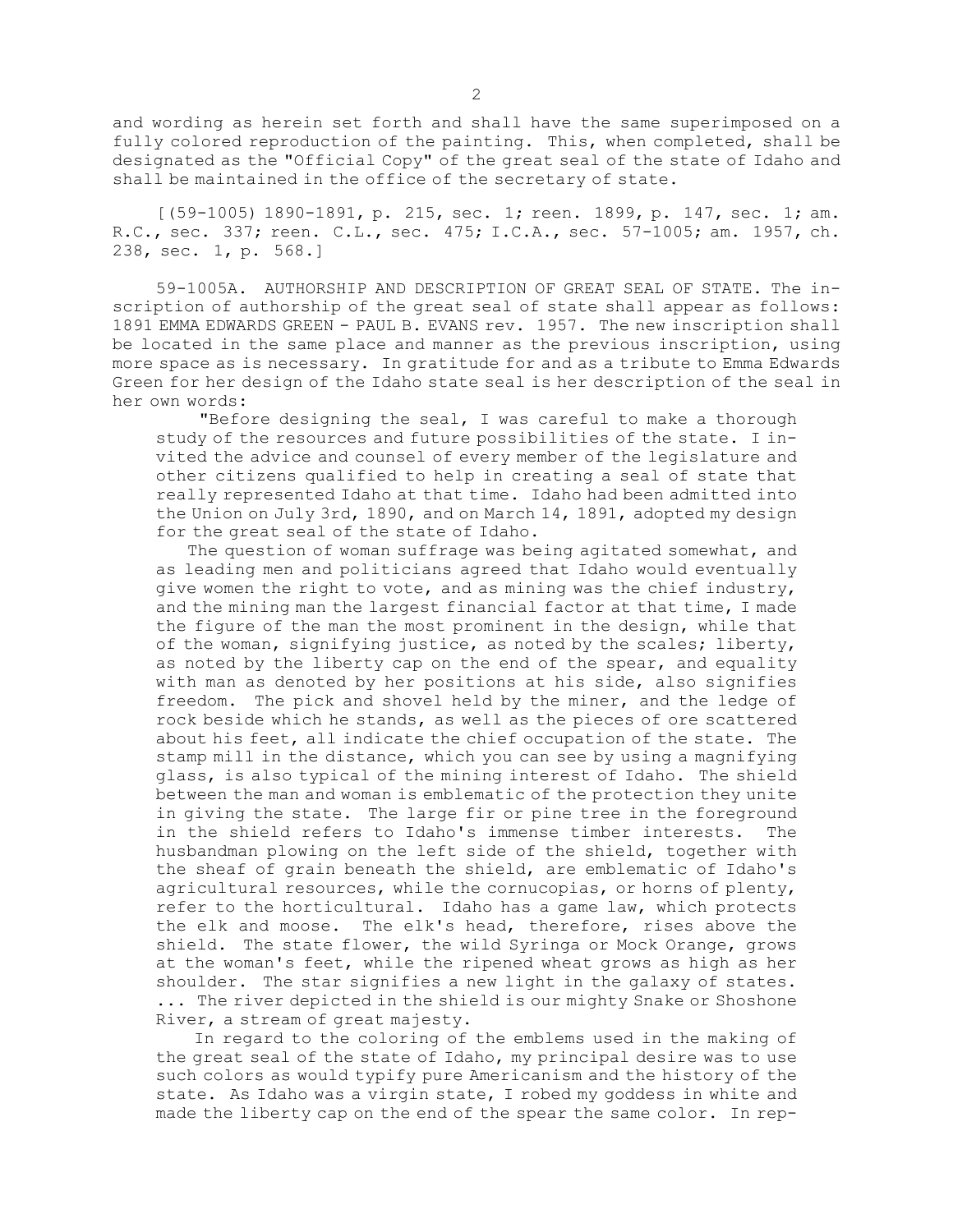resenting the miner, <sup>I</sup> gave him the garb of the period suggested by such mining authorities as former United States Senator George Shoup, of Idaho, former Governor Norman B. Willey of Idaho, former Governor James H. Hawley of Idaho, and other mining men and early residents of the state who knew intimately the usual garb of the miner. Almost unanimously they said, "Do not put the miner in <sup>a</sup> red shirt." "Make the shirt <sup>a</sup> grayish brown," said Captain J.J. Wells, chairman of the seal committee. The "Light of the Mountains" is typified by the rosy glow which precedes the sunrise."

[59-1005A, added 1994, ch. 444, sec. 1, p. 1425.]

59-1006. OFFICERS MAY ADMINISTER OATHS. Every executive and judicial officer may administer and certify oaths.

[(59-1006) R.S., sec. 450; reen. R.C. & C.L., sec. 338; C.S., sec. 476; I.C.A., sec. 57-1006.]

59-1007. OFFICE HOURS. Unless otherwise provided by law, every officer must keep his office open for transaction of business from eight <sup>o</sup>'clock a.m. until 5 <sup>o</sup>'clock p.m., each day except upon Saturdays, Sundays, holidays and days upon which office closure is due to mandatory leave without pay.

[59-1007, R.S., sec. 452; reen. R.C. & C.L., sec. 339; am. 1919, ch. 8, sec. 39, p. 66; C.S., sec. 477; I.C.A., sec. 57-1007; am. 1955, ch. 126, sec. 1, p. 253; am. 2010, ch. 172, sec. 1, p. 356.]

59-1008. SIGNATURE OF EX OFFICIO OFFICERS. When an officer discharges ex officio the duties of another office than that to which he is elected or appointed, his official signature and attestation must be in the name of the office the duties of which he discharges.

[(59-1008) R.S., sec. 453; reen. R.C. & C.L., sec. 340; C.S., sec. 478; I.C.A., sec. 57-1008.]

59-1010. OFFICERS TO KEEP ACCOUNTS. It shall be the duty of all state, county, city and precinct officers, who receive fees for services in an official capacity, or who receive public moneys for safekeeping, to at all times keep <sup>a</sup> public account of the same, consisting of <sup>a</sup> day book and ledger in which shall be entered all receipts of fees or moneys, with a brief statement of from whom and on what account the same were received; and <sup>a</sup> like account of all disbursements of such moneys, and to whom and on what account the same were paid. <sup>A</sup> failure to comply with the requirements of this section shall subject the offender, upon conviction, to the payment of a fine not exceeding three hundred dollars, or to imprisonment in the county jail for <sup>a</sup> period not exceeding six (6) months, or to both such fine and imprisonment.

[(59-1010) 1901, p. 208, sec. 1; am. 1903, p. 282, sec. 1; reen. R.C. & C.L., sec. 342; C.S., sec. 480; I.C.A., sec. 57-1010.]

59-1011. FURNISHING ACCOUNT BOOKS -- EXAMINATION BY CITIZENS. It shall be the duty of the state and county officers respectively charged with furnishing books and stationery for public use, to furnish suitable books for the purpose to such officers; and such books shall be subject to examination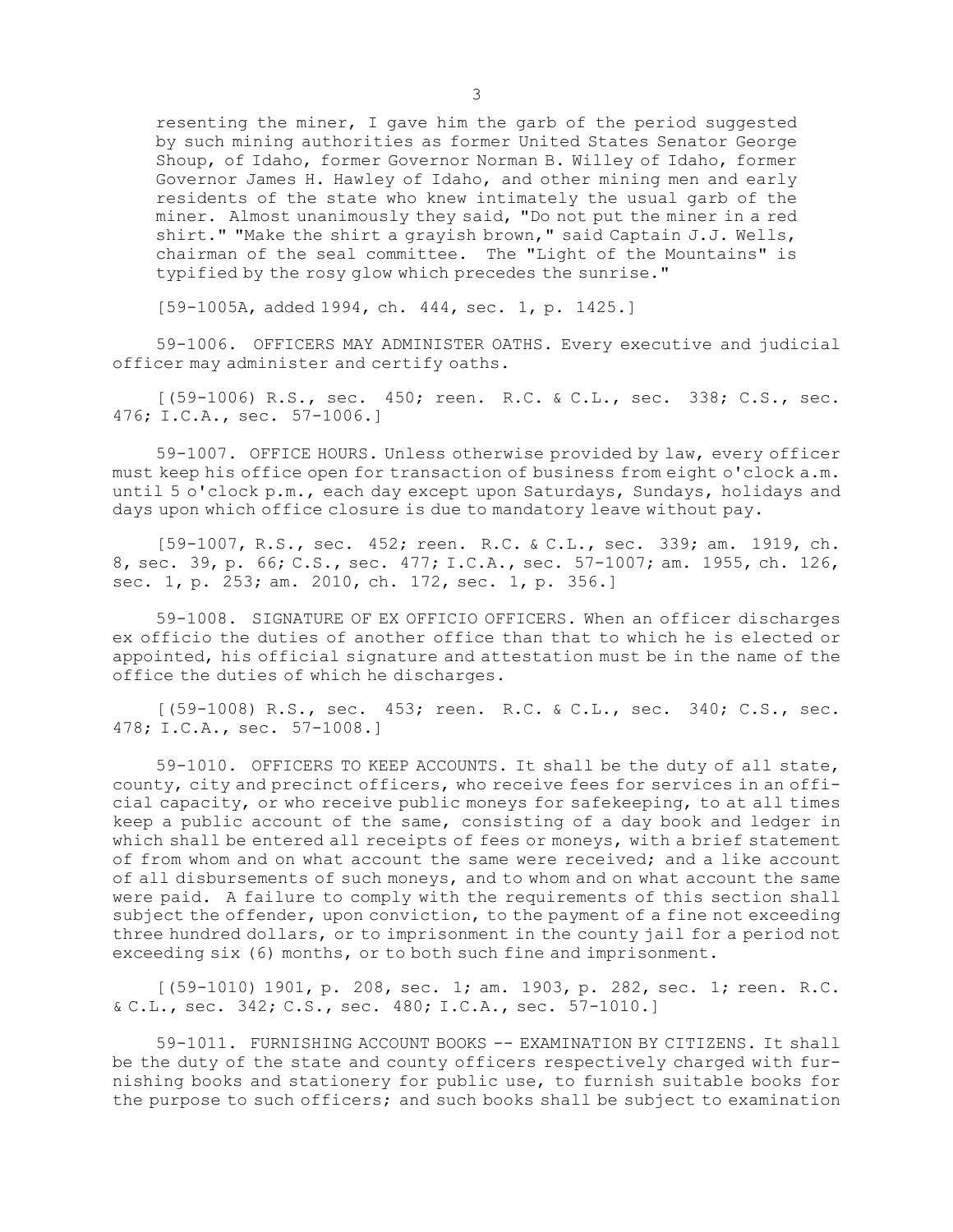by any citizen at any reasonable time, and such citizen shall be entitled to take memoranda from the same without charges being imposed: provided, if any person or persons desire certified copies of any such account, the officer or person in charge of said books shall be entitled to demand and receive fees for the same, as for copies of other public records in his control.

[(59-1011) 1901, p. 208, sec. 2; reen. R.C. & C.L., sec. 343; C.S., sec. 481; I.C.A, sec. 57-1011.]

59-1012. SALE OF PAMPHLET LAWS -- DISPOSITION OF FUNDS -- EXCEP-TION. All publications of laws and regulations and the constitution of the state of Idaho, issued in pamphlet form, other than the regular edition of the session laws, may be sold by the officer or officers having the same published, at <sup>a</sup> price which will cover the cost of publication and distribution. Provided, this act shall not apply to pamphlets and booklets published and issued by the Idaho department of fish and game for the purpose of giving notice and information concerning fish and game regulations and reports. Such pamphlets and booklets issued by said department of fish and game shall be printed and issued at the expense of said department and the cost thereof paid from the fish and game account. Provided further, that said department may publish on <sup>a</sup> regular basis <sup>a</sup> magazine, and provide to the public other publications, printed matter and materials as will promote the ethical use and conservation of fish and wildlife resources, or encourage citizen participation in department programs. The Idaho department of fish and game may establish fees for said publications and materials. Said fees shall be remitted to the state treasurer for deposit in the fish and game account.

[(59-1012) 1905, p. 231, sec.sec. 1, 2; am. R.C., sec. 343a; reen. C.L., sec. 343a; C.S., sec. 482; I.C.A., sec. 57-1012; am. 1941, ch. 21, sec. 1, p. 46; am. 1977, ch. 56, sec. 1, p. 107; am. 1983, ch. 59, sec. 1, p. 137.]

59-1013. SALE OF PAMPHLET LAWS -- PENALTY FOR NONFEASANCE. Any failure to comply with the provisions of the preceding section by any person or persons charged by law with the duty of publishing any of said laws as in said section provided for, shall be <sup>a</sup> misdemeanor, and upon conviction thereof in any court of competent jurisdiction the person guilty shall be fined in any sum not less than two hundred dollars nor more than three hundred dollars, and upon information, it shall be the duty of the attorney general or the prosecuting attorney of any county, to prosecute such person or persons, and upon conviction to collect such fine as may be imposed, and deposit the same with the state treasurer for the benefit of the general school fund.

[(59-1013) 1905, p. 231, sec. 3; am. R.C., sec. 343b; reen. C.L., sec. 343b; C.S., sec. 483; I.C.A., sec. 57-1013.]

59-1014. ACCOUNTING FOR FEES. (1) All state officers and agencies, who receive any money or evidences of indebtedness for or on account of the state or in payment of any fee, license, or tax due the state, shall deposit the same with the state treasurer:

(a) Daily, when the amount of cash, checks, or other evidences of indebtedness accrued during any twenty-four (24) hour period is two hundred dollars (\$200) or more;

(b) Weekly in all other situations; or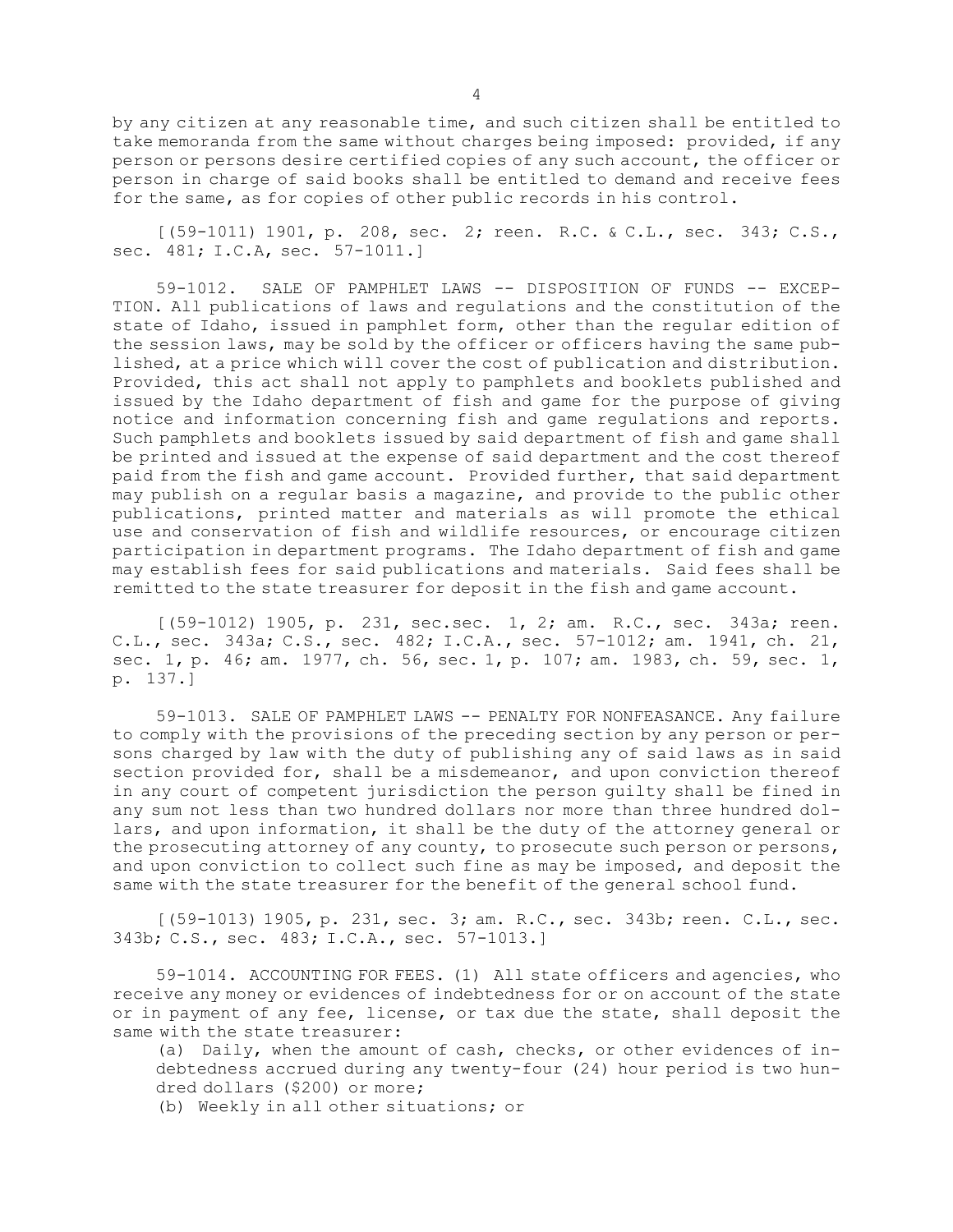(c) <sup>A</sup> particular state officer may be granted specific permission to deposit at some other interval by the provisions of <sup>a</sup> resolution of the board of examiners, pursuant to section [67-2025](https://legislature.idaho.gov/statutesrules/idstat/Title67/T67CH20/SECT67-2025), Idaho Code.

(2) The state treasurer shall receive from the other state officers and agencies bank drafts, checks, post-office money orders, and all evidences of indebtedness that are accepted as cash items by banks in the ordinary course of business and shall deposit the same in banks in this state qualified as depositories of state money, subject, however, to final payment, and said treasurer shall issue his receipt for such evidences of indebtedness to the officer or agency entitled thereto.

(3) Any person violating the provisions of this section shall be guilty of <sup>a</sup> misdemeanor and upon conviction shall be punished by <sup>a</sup> fine not exceeding five hundred dollars (\$500), or by imprisonment in the county jail not exceeding six (6) months, or by both such fine and imprisonment.

[(59-1014) 1909, p. 359; compiled and reen. C.L., sec. 343c; C.S., sec. 484; I.C.A., sec. 57-1014; am. 1976, ch. 42, sec. 6, p. 94; am. 2020, ch. 29, sec. 1, p. 63.]

59-1014A. ACCOUNTING FOR LOSSES. All state officers and agencies shall, immediately upon discovering any loss of money in excess of two hundred dollars (\$200) or evidences of indebtedness of the officer or agency, report the same, in writing within five (5) working days of the discovery of the loss to the state treasurer or shall notify the state treasurer by telephone within one (1) working day of the discovery of the loss.

[59-1014A, added 1997, ch. 153, sec. 1, p. 435.]

59-1015. DEFICIENCIES -- CREATION PROHIBITED -- EXCEPTION. No officer, employee or state board of the state of Idaho, or board of regents or board of trustees of any state institution, or any member, employee or agent thereof, shall enter, or attempt to offer to enter into any contract or agreement creating any expense, or incurring any liability, moral, legal or otherwise, or at all, in excess of the appropriation made by law for the specific purpose or purposes for which such expenditure is to be made, or liability incurred, except in the case of insurrection, epidemic, invasion, riots, floods or fires.

[(59-1015) 1915, ch. 164, sec. 1, p. 361; reen. C.L., sec. 343d; C.S., sec. 485; I.C.A., sec. 57-1015.]

59-1016. DEFICIENCIES -- CONTRACTS IN CREATION OF, VOID. Any indebtedness attempted to be created against the state in violation of the provisions of this chapter, or any indebtedness attempted to be created against the state in excess of the appropriation provided for in any act, shall be void. The income accruing to any state institution, after the same has been certified quarterly to the board of trustees of any such institution by the auditor, shall be deemed an appropriation to such institution, and shall be governed by the provisions of this chapter regarding appropriations, and regarding the creation of indebtedness in excess of such appropriation.

[(59-1016) 1915, ch. 164, sec. 2, p. 361; reen. C.L., sec. 342e [343e]; C.S., sec. 486; I.C.A., sec. 57-1016.]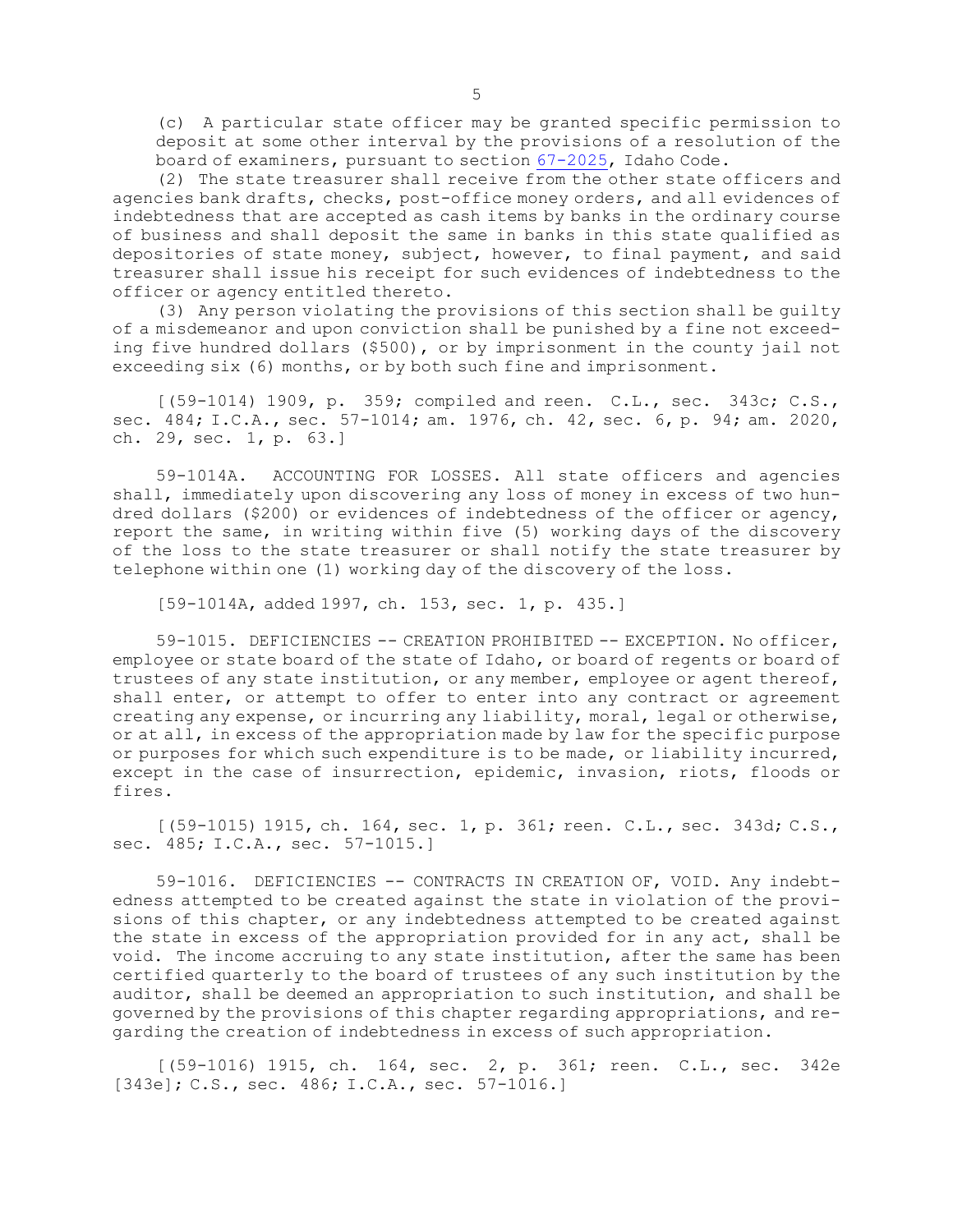59-1017. DEFICIENCIES -- PENALTY FOR CREATING. Any person violating the provisions of the two preceding sections shall be deemed guilty of <sup>a</sup> misdemeanor, and shall be disqualified from holding any state office or from being employed by the state of Idaho or by any board of regents or board of trustees of any state institution for <sup>a</sup> period of four (4) years from and after the commission of the offense.

[(59-1017) 1915, ch. 164, sec. 3, p. 361; compiled and reen. C.L., sec. 343f; C.S., sec. 487; I.C.A., sec. 57-1017.]

59-1018. UNIFORM FACSIMILE SIGNATURE OF PUBLIC OFFICIALS ACT -- DEFI-NITIONS. As used in this act

(a) "Public Security" means <sup>a</sup> bond, note, certificate of indebtedness, or other obligation for the payment of money, issued by this state or by any of its departments, agencies, or other instrumentalities or by any of its political subdivisions.

(b) "Instrument of Payment" means <sup>a</sup> check, draft, warrant, or order for the payment, delivery, or transfer of funds.

(c) "Authorized Officer" means any official of this state or any of its departments, agencies, or other instrumentalities or any of its political subdivisions whose signature to <sup>a</sup> public security or instrument of payment is required or permitted.

(d) "Facsimile Signature" means <sup>a</sup> reproduction by engraving, imprinting, stamping, or other means of the manual signature of an authorized officer.

[(59-1018) 1959, ch. 11, sec. 1, p. 28.]

59-1019. FACSIMILE SIGNATURE.

(1)(a) Any authorized officer, after filing with the secretary of state his manual signature certified by him under oath, may execute or cause to be executed with <sup>a</sup> facsimile signature in lieu of his manual signature:

(i) Any public security, provided that at least one (1) signature required or permitted to be placed thereon shall be manually subscribed, and

(ii) Any instrument of payment.

(b) Upon compliance with this act by the authorized officer, his facsimile signature has the same legal effect as his manual signature.

(2)(a) The governor, after filing with the secretary of state his manual signature certified by him under oath, may execute or cause to be executed with <sup>a</sup> facsimile signature in lieu of his manual signature:

(i) All instruments, documents, and papers requiring his signature that originate with the state board of land commissioners or department of lands, except deeds of the public lands of the state; and

(ii) All instruments, documents, and papers acted upon by the state board of examiners.

(b) Upon compliance with this act by the governor, his facsimile signature has the same legal effect as his manual signature.

[59-1019, added 1959, ch. 11, sec. 2, p. 28; am. 1965, ch. 132, sec. 1, p. 260; am. 2021, ch. 324, sec. 1, p. 989.]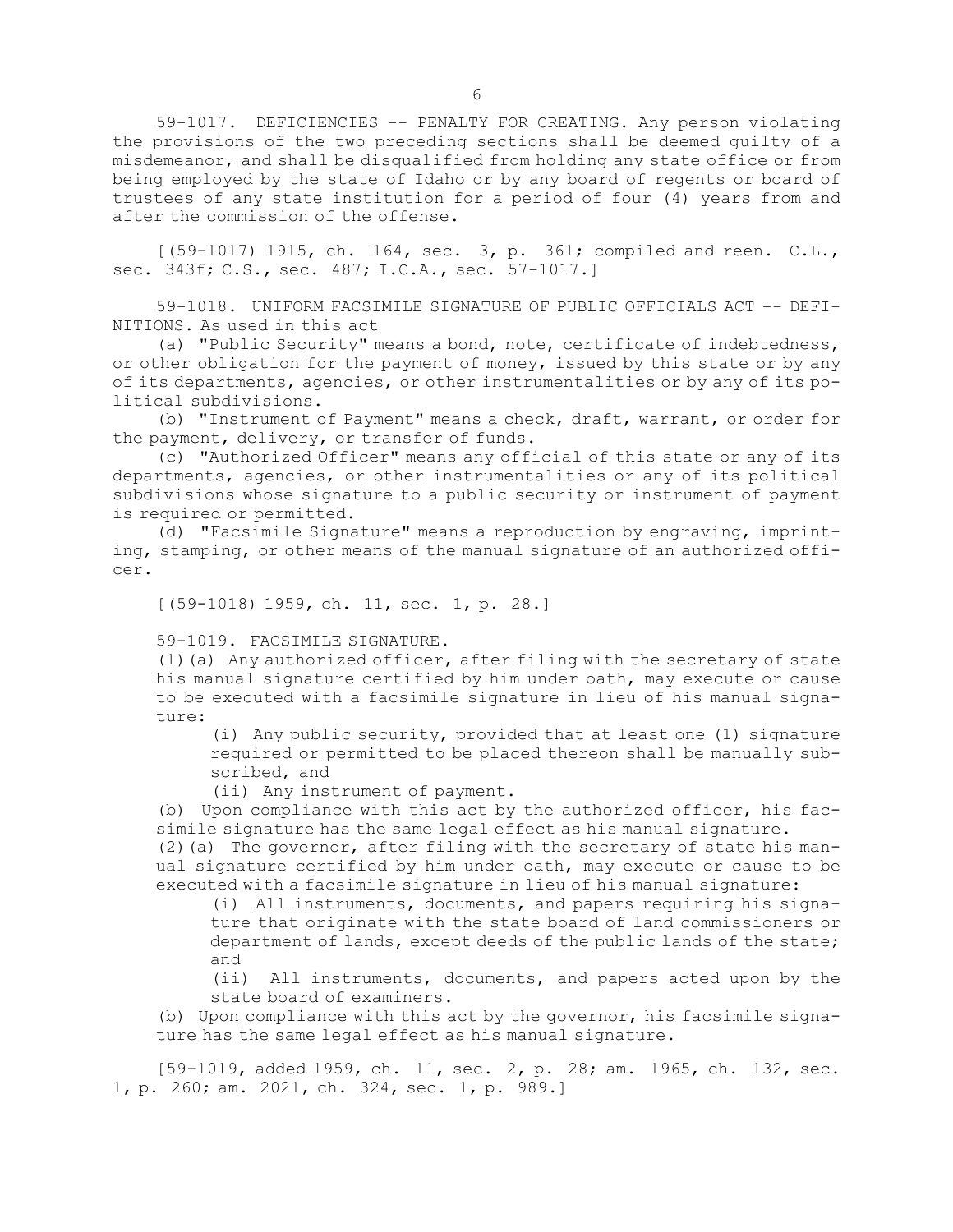59-1020. USE OF FACSIMILE SEAL. When the seal of this state or any of its departments, agencies, or other instrumentalities or any of its political subdivisions is required in the execution of <sup>a</sup> public security or instrument of payment, the authorized officer may cause the seal to be printed, engraved, stamped or otherwise placed in facsimile thereon. The facsimile seal has the same legal effect as the impression of the seal.

[59-1020, added 1959, ch. 11, sec. 3, p. 28.]

59-1021. VIOLATION AND PENALTY. Any person who with intent to defraud uses on <sup>a</sup> public security or an instrument of payment:

(a) <sup>A</sup> facsimile signature, or any reproduction of it, or [of] any authorized officer, or

(b) Any facsimile seal, or any reproduction of it, of this state or any of its departments, agencies, or other instrumentalities or any of its political subdivisions is guilty of <sup>a</sup> felony.

[59-1021, added 1959, ch. 11, sec. 4, p. 28.]

59-1022. UNIFORMITY OF INTERPRETATION. This act shall be so construed as to effectuate its general purpose to make uniform the law of those states which enact it.

[59-1022, added 1959, ch. 11, sec. 5, p. 28.]

59-1023. SHORT TITLE. This act may be cited as the Uniform Facsimile Signature of Public Officials Act.

[59-1023, added 1959, ch. 11, sec. 6, p. 28.]

59-1025. ELIGIBILITY OF BLIND PERSONS UNDER MERIT SYSTEMS. No partially or totally blind person shall be denied employment under the provisions of any merit system now in effect or hereafter to be established in any department, agency or office of the state of Idaho solely because of his blind condition unless it is clearly demonstrated that sight is essential to the performance of duties. When applying for employment under the provisions of the merit system, <sup>a</sup> partially or totally blind person may use the services of <sup>a</sup> reader to assist him in any written examinations.

[59-1025, added 1965, ch. 88, sec. 1, p. 148.]

59-1026. WILLFUL AND KNOWING AVOIDANCE OF COMPETITIVE BIDDING AND PRO-CUREMENT STATUTES -- CIVIL PENALTIES. It is <sup>a</sup> violation of this section for an official of any political subdivision or the state itself to willfully or knowingly avoid compliance with procurement or competitive bidding statutes or to willfully or knowingly split or separate purchases or work projects with the intent of avoiding compliance with such statutes. If any officer or employee of any public entity willfully or knowingly violates this section, the public entity which the officer or employee serves shall be liable for civil penalties not to exceed five thousand dollars (\$5,000) for each offense, such civil penalty to be payable to the office of the public agency bringing an enforcement action, upon court order, to reimburse the reasonable expense of enforcing compliance with competitive bidding and procurement statutes.